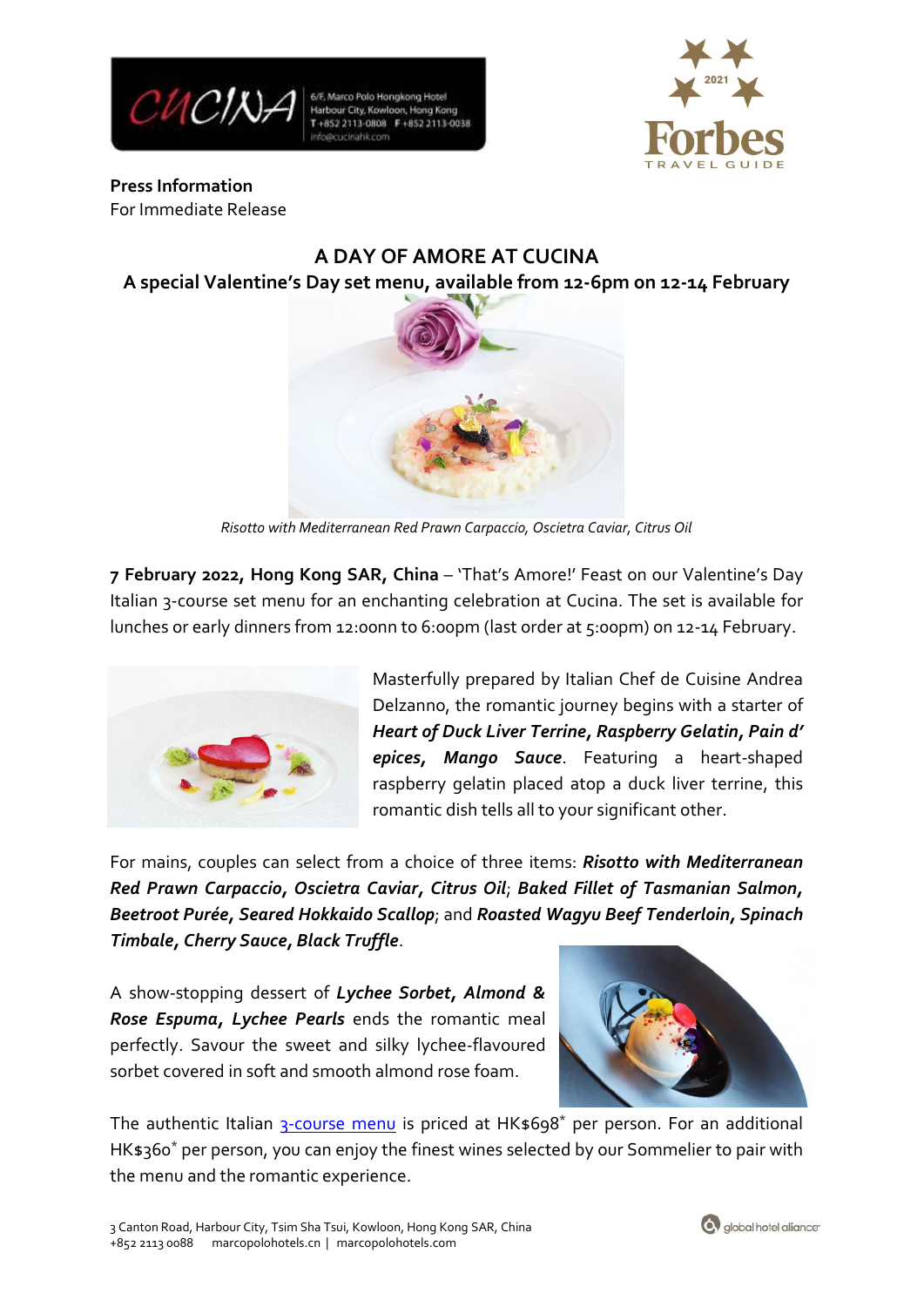

6/F, Marco Polo Hongkong Hotel Harbour City, Kowloon, Hong Kong +852 2113-0808 F+852 2113-0038



Cucina adopts different and flexible modes of operation for dine-in services. Please call us for details.

## **[Cucina](http://www.cucinahk.com/)**

2021 Forbes Travel Guide 4-star restaurant Address: Level 6, Marco Polo Hongkong Hotel, Harbour City, Tsim Sha Tsui, Kowloon Tel: +852 2113 0808 E: [info@cucinahk.com](mailto:info@cucinahk.com) Website: [www.cucinahk.com](http://www.cucinahk.com/) \* Prices are subject to a 10% service charge

**\* END \***

### **About Marco Polo Hongkong Hotel EXPLORE DISCOVER EXPERIENCE**

Situated in the heart of Tsim Sha Tsui, Marco Polo Hongkong Hotel, which earned 2021 Forbes Travel Guide Recommended Award, is part of Harbour City – Hong Kong's largest shopping complex.

Comprised of 665 luxurious guestrooms and suites, many of which offer breathtaking waterfront views of celebrated Victoria Harbour. Within a short walk are landmarks such as the Hong Kong Museum of Art, Hong Kong Cultural Centre, and 1881 Heritage. The hotel is also on the doorstep of Star Ferry terminal and MTR subway stations.

Marco Polo Hongkong Hotel features an outdoor swimming pool, a gym, a lobby lounge, an all-day dining outlet, Cafe Marco, featuring a wide variety of gourmet cuisines from all over the world and our 2021 Forbes Travel Guide 4-star restaurant – Cucina, a renowned Italian Restaurant. The hotel has 14 function rooms; the largest venue can accommodate up to 430 guests, with the dedicated service of our professional Banquet Services Team.

The hotel is part of Wharf Hotels, a wholly owned subsidiary of The Wharf (Holdings) Ltd, a Hong Kong-listed company with core business interests in property and investments in communications and container-terminal operations. Other Wharf Hotels properties include Gateway Hotel and Prince Hotel in Hong Kong, as well as hotels in mainland China and the Philippines. Marco Polo Hongkong Hotel is a member of the Global Hotel Alliance (GHA), the world's largest alliance of independent hotel brands, bringing together more than 35 brands with over 570 hotels in 85 countries. Further details on Marco Polo Hongkong Hotel are available at marcopolohotels.com.

### **About Forbes Travel Guide:**

Forbes Travel Guide is the only global rating system for luxury hotels, restaurants and spas. Our anonymous professional inspectors evaluate based on up to 900 objective standards, with an emphasis on exceptional service, to help discerning travelers select the world's best luxury experiences. The only way to get a Five-Star, Four-Star or Recommended rating is by earning it through our independent inspection process. For more information about Forbes Travel Guide, please visit [ForbesTravelGuide.com.](http://www.forbestravelguide.com/)